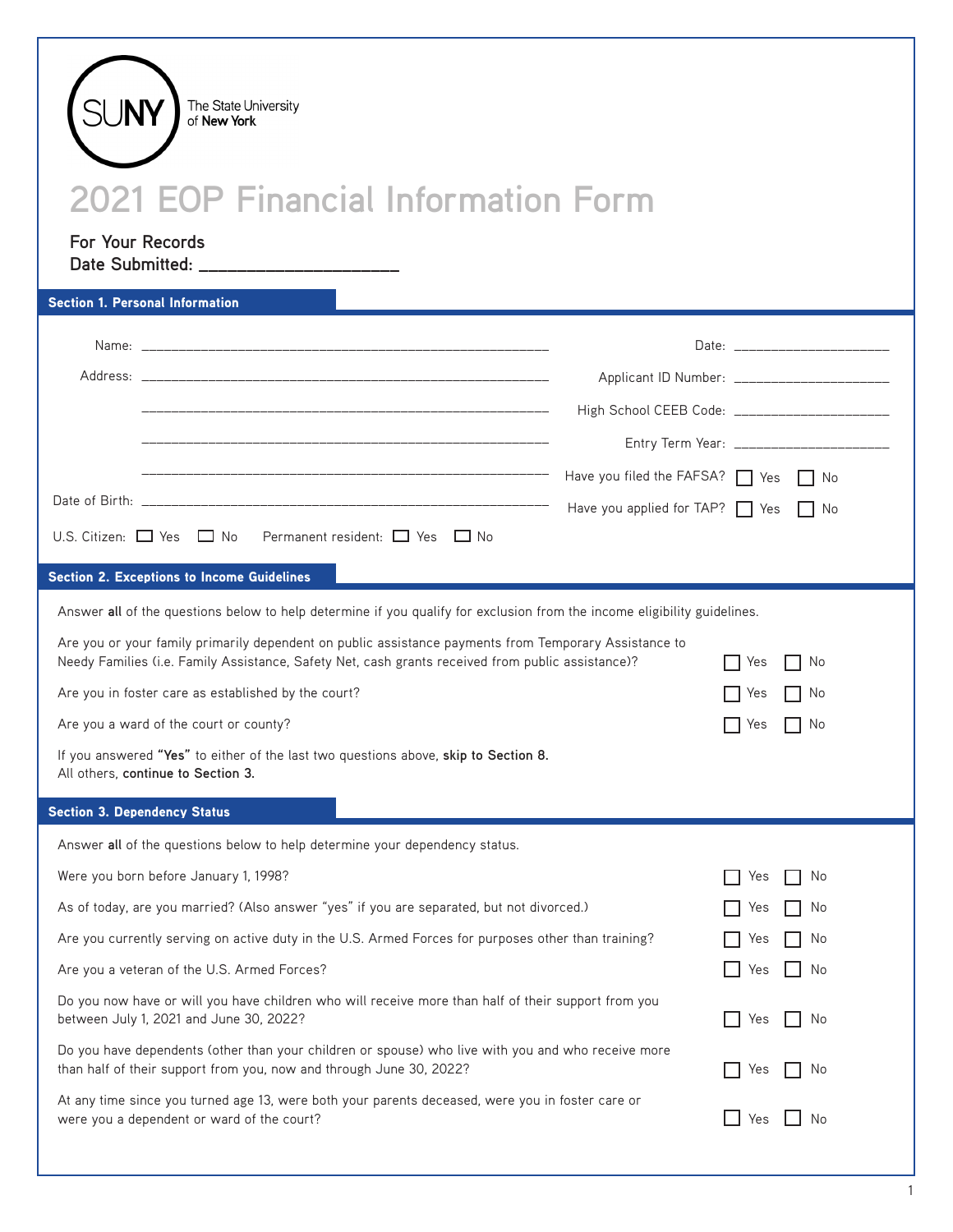| Does someone other than your parent or stepparent have legal guardianship of you, as determined<br>by a court in your state of legal residence?                                                                                                                                                            | No<br>Yes                                     |
|------------------------------------------------------------------------------------------------------------------------------------------------------------------------------------------------------------------------------------------------------------------------------------------------------------|-----------------------------------------------|
| At any time on or after July 1, 2020, did your high school or school district homeless liaison determine<br>that you were an unaccompanied youth who was homeless or were self-supporting and at risk of<br>being homeless?                                                                                | No<br>Yes                                     |
| At any time on or after July 1, 2020, did the director of an emergency shelter or transitional housing<br>program funded by the U.S. Department of Housing and Urban Development determine that you were an<br>unaccompanied youth who was homeless or were self-supporting and at risk of being homeless? | $\mathsf{I}$ $\mathsf{N}$ $\mathsf{N}$<br>Yes |
| At any time on or after July 1, 2020, did the director of a runaway or homeless youth basic center or<br>transitional living program determine that you were an unaccompanied youth who was homeless or<br>were self-supporting and at risk of being homeless?                                             | Yes                                           |

If you answered **"No" to all** of the questions above, your status is **"Dependent"** for the purposes of this form. Continue to Section 4. If you answered **"Yes" to any** of the questions above, your status is **"Independent"** for the purposes of this form. Skip to Section 5.

## Section 4. Parent Information - FOR DEPENDENT STUDENTS ONLY What are the names of your legal parents (biological or adoptive)? Legal Parent 1: \_\_\_\_\_\_\_\_\_\_\_\_\_\_\_\_\_\_\_\_\_\_\_\_\_\_\_\_\_\_\_\_\_\_\_\_\_\_\_\_ Legal Parent 2: \_\_\_\_\_\_\_\_\_\_\_\_\_\_\_\_\_\_\_\_\_\_\_\_\_\_\_\_\_\_\_\_\_\_\_\_\_\_\_\_ What is the relationship of your legal parents to each other? Married **National Accord** Divorced/Separated Not married and **Nidowed** living together Never married If your legal parents were married to each other at one time, provide the month and year they were married, separated, divorced or widowed. <br>
Month Month Team and Team of Team and Team of Team and Team and Team and Team and Team of Team and Team and Te If your legal parents are married to each other, or are not married but living together, skip to the last question in this section. If your legal parents are not married to each other and do not live together, which parent did you live with more during the past 12 months? **Legal Parent 1** Legal Parent 1 **Container 1** Legal Parent 2 **Container Parent** 2 Neither Parent If you answered "Neither Parent" above, which parent provided more financial support during the past 12 months? Legal Parent 1 Legal Parent 2 Neither Parent Is the legal parent identified in either of the last two questions above currently married or remarried?  $\Box$  Yes  $\Box$  No Provide the month and year that the parent identified above married or remarried. <br>
The contract of the contract of the contract of the contract of the contract of the contract of the contract o<br>
Month  $\overline{a}$ Month Month Complete for special circumstances only: If you did not live with your legal parents during the past 12 months due to special circumstances, Name Name Relationship to you with whom did you live? \_\_\_\_\_\_\_\_\_\_\_\_\_\_\_\_\_\_\_\_\_\_\_\_\_\_\_\_\_\_\_\_\_ \_\_\_\_\_\_\_\_\_\_\_\_\_\_\_\_\_\_\_ Name Relationship to you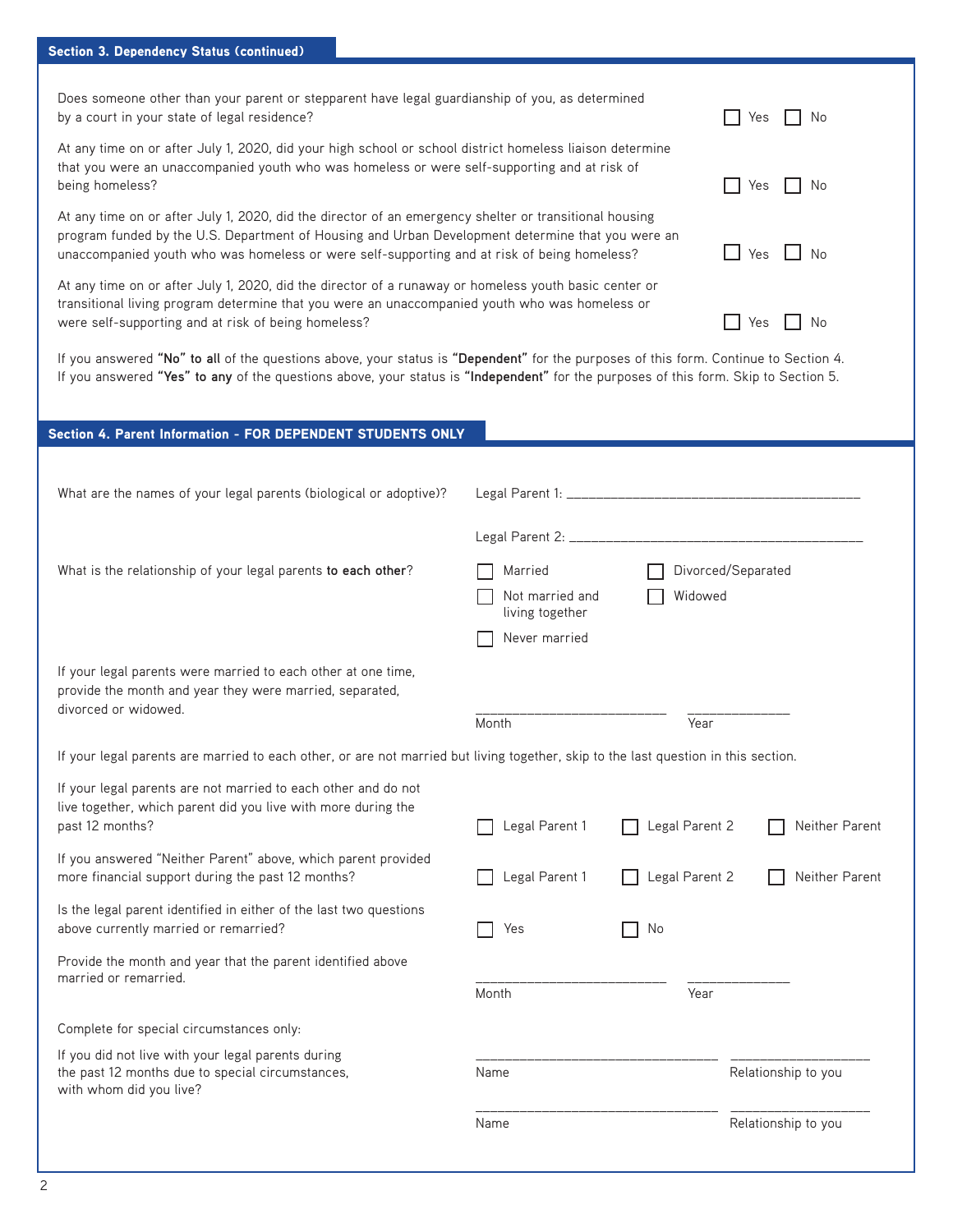## Section 5. Household Information

List your household members.

| <b>Name</b>                                                                                                                                                                                                                                                                    | Age | Relationship    | <b>Employed</b><br>in 2019? | <b>Wages and</b><br>tips earned<br>in 2019                                                                                                                                                                                                                                                                                                                                                                                                                                             | Filed a<br>2019 federal<br>tax return? | Dependent on the<br>same income that<br>supports you? |
|--------------------------------------------------------------------------------------------------------------------------------------------------------------------------------------------------------------------------------------------------------------------------------|-----|-----------------|-----------------------------|----------------------------------------------------------------------------------------------------------------------------------------------------------------------------------------------------------------------------------------------------------------------------------------------------------------------------------------------------------------------------------------------------------------------------------------------------------------------------------------|----------------------------------------|-------------------------------------------------------|
|                                                                                                                                                                                                                                                                                |     | _______________ | $\Box$ Yes $\Box$ No        | ___________                                                                                                                                                                                                                                                                                                                                                                                                                                                                            | $\Box$ Yes $\Box$ No                   | $\boxed{X}$ Yes $\boxed{\phantom{1}}$ No              |
|                                                                                                                                                                                                                                                                                |     |                 | $Yes \tNo$                  | $\begin{array}{cccccccccc} \multicolumn{2}{c}{} & \multicolumn{2}{c}{} & \multicolumn{2}{c}{} & \multicolumn{2}{c}{} & \multicolumn{2}{c}{} & \multicolumn{2}{c}{} & \multicolumn{2}{c}{} & \multicolumn{2}{c}{} & \multicolumn{2}{c}{} & \multicolumn{2}{c}{} & \multicolumn{2}{c}{} & \multicolumn{2}{c}{} & \multicolumn{2}{c}{} & \multicolumn{2}{c}{} & \multicolumn{2}{c}{} & \multicolumn{2}{c}{} & \multicolumn{2}{c}{} & \multicolumn{2}{c}{} & \multicolumn{2}{c}{} & \mult$ | $\Box$ Yes $\Box$ No                   | $\Box$ Yes $\Box$ No                                  |
|                                                                                                                                                                                                                                                                                |     |                 | $\Box$ Yes $\Box$ No        | ___________                                                                                                                                                                                                                                                                                                                                                                                                                                                                            | $\Box$ Yes $\Box$ No                   | $\Box$ Yes $\Box$ No                                  |
|                                                                                                                                                                                                                                                                                |     |                 | Yes<br>$\Box$ No<br>$\perp$ | ___________                                                                                                                                                                                                                                                                                                                                                                                                                                                                            | $\Box$ Yes $\Box$ No                   | Yes $\Box$ No<br>- 1                                  |
|                                                                                                                                                                                                                                                                                |     |                 | Yes $\Box$ No               | ______________                                                                                                                                                                                                                                                                                                                                                                                                                                                                         | Yes $\Box$ No<br>ΙI                    | Yes $\Box$ No                                         |
|                                                                                                                                                                                                                                                                                |     |                 | $\Box$ Yes $\Box$ No        |                                                                                                                                                                                                                                                                                                                                                                                                                                                                                        | $\Box$ Yes $\Box$ No                   | $\Box$ Yes $\Box$ No                                  |
|                                                                                                                                                                                                                                                                                |     |                 | $\Box$ Yes $\Box$ No        |                                                                                                                                                                                                                                                                                                                                                                                                                                                                                        | $\Box$ Yes $\Box$ No                   | $\Box$ Yes $\Box$ No                                  |
|                                                                                                                                                                                                                                                                                |     |                 | $\Box$ Yes $\Box$ No        | ____________                                                                                                                                                                                                                                                                                                                                                                                                                                                                           | $\Box$ Yes $\Box$ No                   | $\Box$ Yes $\Box$ No                                  |
|                                                                                                                                                                                                                                                                                |     |                 | $\Box$ Yes $\Box$ No        | $\begin{array}{cccccccccc} \multicolumn{2}{c}{} & \multicolumn{2}{c}{} & \multicolumn{2}{c}{} & \multicolumn{2}{c}{} & \multicolumn{2}{c}{} & \multicolumn{2}{c}{} & \multicolumn{2}{c}{} & \multicolumn{2}{c}{} & \multicolumn{2}{c}{} & \multicolumn{2}{c}{} & \multicolumn{2}{c}{} & \multicolumn{2}{c}{} & \multicolumn{2}{c}{} & \multicolumn{2}{c}{} & \multicolumn{2}{c}{} & \multicolumn{2}{c}{} & \multicolumn{2}{c}{} & \multicolumn{2}{c}{} & \multicolumn{2}{c}{} & \mult$ | $\Box$ Yes $\Box$ No                   | $\Box$ Yes $\Box$ No                                  |
|                                                                                                                                                                                                                                                                                |     |                 | $\Box$ Yes $\Box$ No        | ______________                                                                                                                                                                                                                                                                                                                                                                                                                                                                         | $\Box$ Yes $\Box$ No                   | $\Box$ Yes $\Box$ No                                  |
|                                                                                                                                                                                                                                                                                |     |                 |                             |                                                                                                                                                                                                                                                                                                                                                                                                                                                                                        |                                        |                                                       |
| Section 6. Additional Household Income                                                                                                                                                                                                                                         |     |                 |                             |                                                                                                                                                                                                                                                                                                                                                                                                                                                                                        |                                        |                                                       |
| Report all additional income received in your household for the tax year _____________.                                                                                                                                                                                        |     |                 |                             |                                                                                                                                                                                                                                                                                                                                                                                                                                                                                        |                                        |                                                       |
| Dividends, interest, or other income from investments:                                                                                                                                                                                                                         |     |                 |                             |                                                                                                                                                                                                                                                                                                                                                                                                                                                                                        |                                        |                                                       |
| Rents paid to you:                                                                                                                                                                                                                                                             |     |                 |                             |                                                                                                                                                                                                                                                                                                                                                                                                                                                                                        |                                        |                                                       |
| Social Services/Public Assistance (TANF, etc):                                                                                                                                                                                                                                 |     |                 |                             |                                                                                                                                                                                                                                                                                                                                                                                                                                                                                        |                                        |                                                       |
| Social Security benefits:                                                                                                                                                                                                                                                      |     |                 |                             |                                                                                                                                                                                                                                                                                                                                                                                                                                                                                        |                                        |                                                       |
| Supplemental Security Income (SSI):                                                                                                                                                                                                                                            |     |                 |                             |                                                                                                                                                                                                                                                                                                                                                                                                                                                                                        |                                        |                                                       |
| Workers Compensation/Disability:                                                                                                                                                                                                                                               |     |                 |                             | ____________________                                                                                                                                                                                                                                                                                                                                                                                                                                                                   |                                        |                                                       |
| Pension/Annuity:                                                                                                                                                                                                                                                               |     |                 |                             |                                                                                                                                                                                                                                                                                                                                                                                                                                                                                        |                                        |                                                       |
| Unemployment:                                                                                                                                                                                                                                                                  |     |                 |                             |                                                                                                                                                                                                                                                                                                                                                                                                                                                                                        |                                        |                                                       |
| Veterans Noneducation Benefits:                                                                                                                                                                                                                                                |     |                 |                             |                                                                                                                                                                                                                                                                                                                                                                                                                                                                                        |                                        |                                                       |
| Alimony/Maintenance:                                                                                                                                                                                                                                                           |     |                 |                             |                                                                                                                                                                                                                                                                                                                                                                                                                                                                                        |                                        |                                                       |
| Child Support:                                                                                                                                                                                                                                                                 |     |                 |                             |                                                                                                                                                                                                                                                                                                                                                                                                                                                                                        |                                        |                                                       |
| Other income, including money received or paid on your behalf,<br>e.g. bills, not reported elsewhere on this form. This includes money<br>that you received from a parent or other person whose financial<br>information is not reported above and that is not part of a legal |     |                 |                             |                                                                                                                                                                                                                                                                                                                                                                                                                                                                                        |                                        |                                                       |